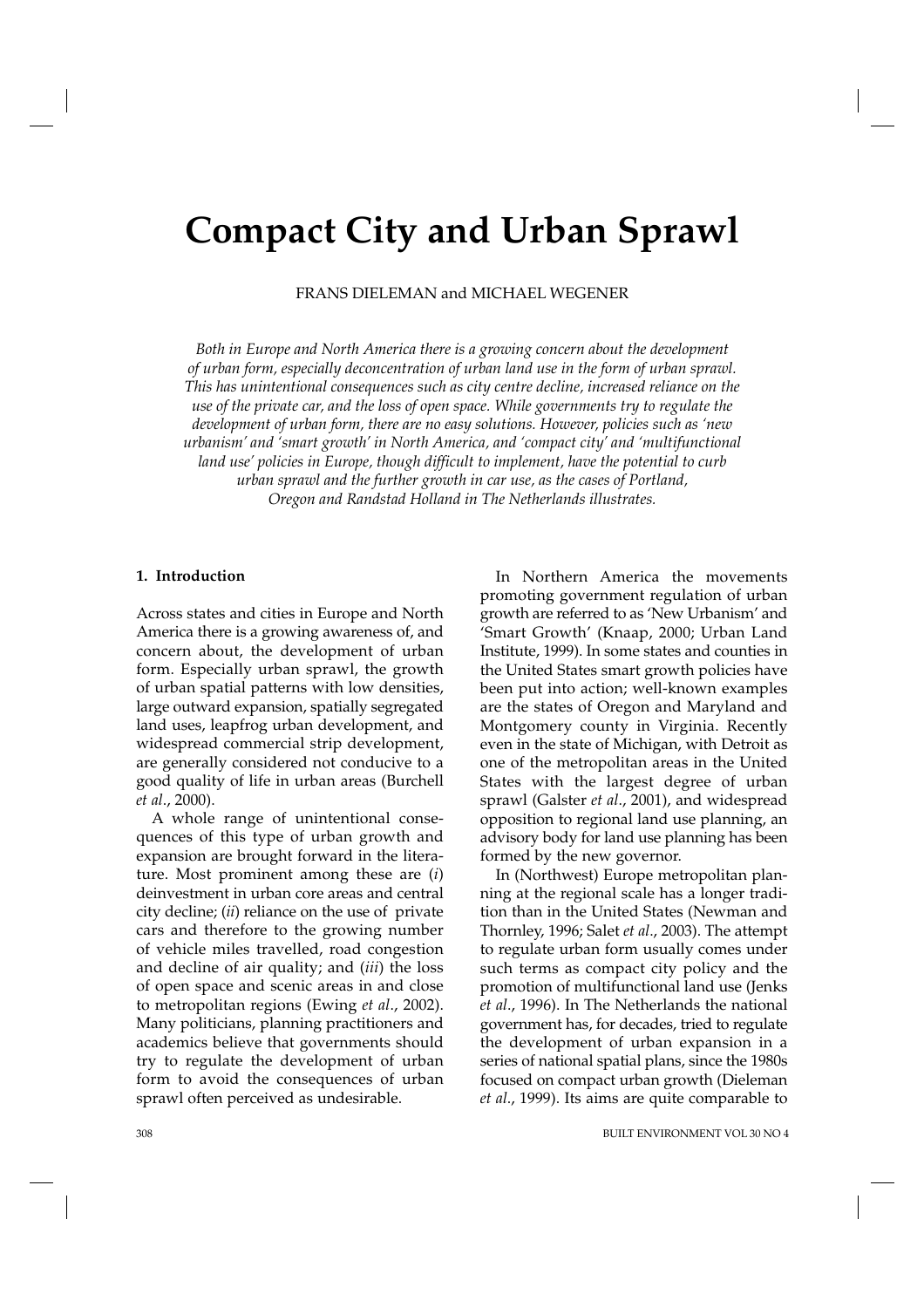those brought forward by the smart growth policies in some parts of the United States.

The concept of multifunctional land use is part and parcel of the literature and debate on urban form and its consequences. It can be defined as the combination of different land use functions in the same area. It recognizes that spatial functions need not always be examined as alternative and mutually competing uses of scarce land, but instead a merging of land use functions at a certain location can lead to economies of synergy, save space, and be environmentally benign (Rodenburg *et al*., 2003). The concept of multifunctional land use is, of course, directly related to the themes of compact city and urban sprawl discussed in this article. Multifunctional (urban) land use can be most commonly observed in high-density urban environments, especially at nodes of high accessibility such as railway stations and metro stops. In the literature mixed land use locations around public transport modes are often referred to as Transit Oriented Developments (TOD). On the other hand urban sprawl can often be associated with spatially segregated land uses and leapfrog urban development, the opposite of multifunctional land use at one location.

In this article we will further explore the various aspects of the debate and research on compact cities, urban sprawl and smart growth, with a focus on two related themes. First, we will explore the two-way interaction between transport and urban form in some depth, because urban land use patterns and transport systems and mobility patterns are so closely intertwined. Secondly we will review empirical research on policies to contain urban sprawl. One of the main aims frequently is to reduce the use of the private car. We will draw mainly on evidence from two prominent cases, Portland, Oregon in the United States and the Randstad Holland in The Netherlands, both of which have long history of urban growth management, that has been evaluated extensively in the literature.

#### **2. Theories of Urban Sprawl**

There is general agreement that urban sprawl is the combined effect of growing affluence, changing lifestyles and the vast advance in personal mobility made possible by the private automobile. The car has shaped the dispersed form of the modern metropolis and has caused the metropolis to depend on the car (Newman and Kenworthy, 1998). In order to understand urban sprawl, it is therefore important to review theoretical insights on the interaction between transport and urban form. This will be done in this section using concepts from the EU TRANSLAND project (Wegener and Fürst, 1999).

Theories on the two-way interaction between urban land use and transport address the locational and mobility responses of households, firms and travellers to changes in the urban land use and transport system at the urban-regional level.

It is common knowledge among planners and the public that urban land use and transport are closely inter-linked. That the spatial separation of human activities creates the need for travel and goods transport is the underlying principle of transport analysis and forecasting. Following this principle, it is easily understood that the suburbanization of cities is linked to increasing spatial division of labour, and hence to ever-increasing mobility.

However, the reverse impact from transport to land use is less well known. We vaguely grasp that the evolution from the dense urban fabric of medieval cities (where almost all daily mobility took place on foot), to the vast expansion of modern metropolitan areas, with their massive volumes of intraregional traffic, would not have been possible without the development of first the railway and in particular the private car. This has made every corner of the metropolitan area almost equally suitable as a place to live or work. However, exactly how the development of the transport system influences the location decisions of landlords, investors, firms and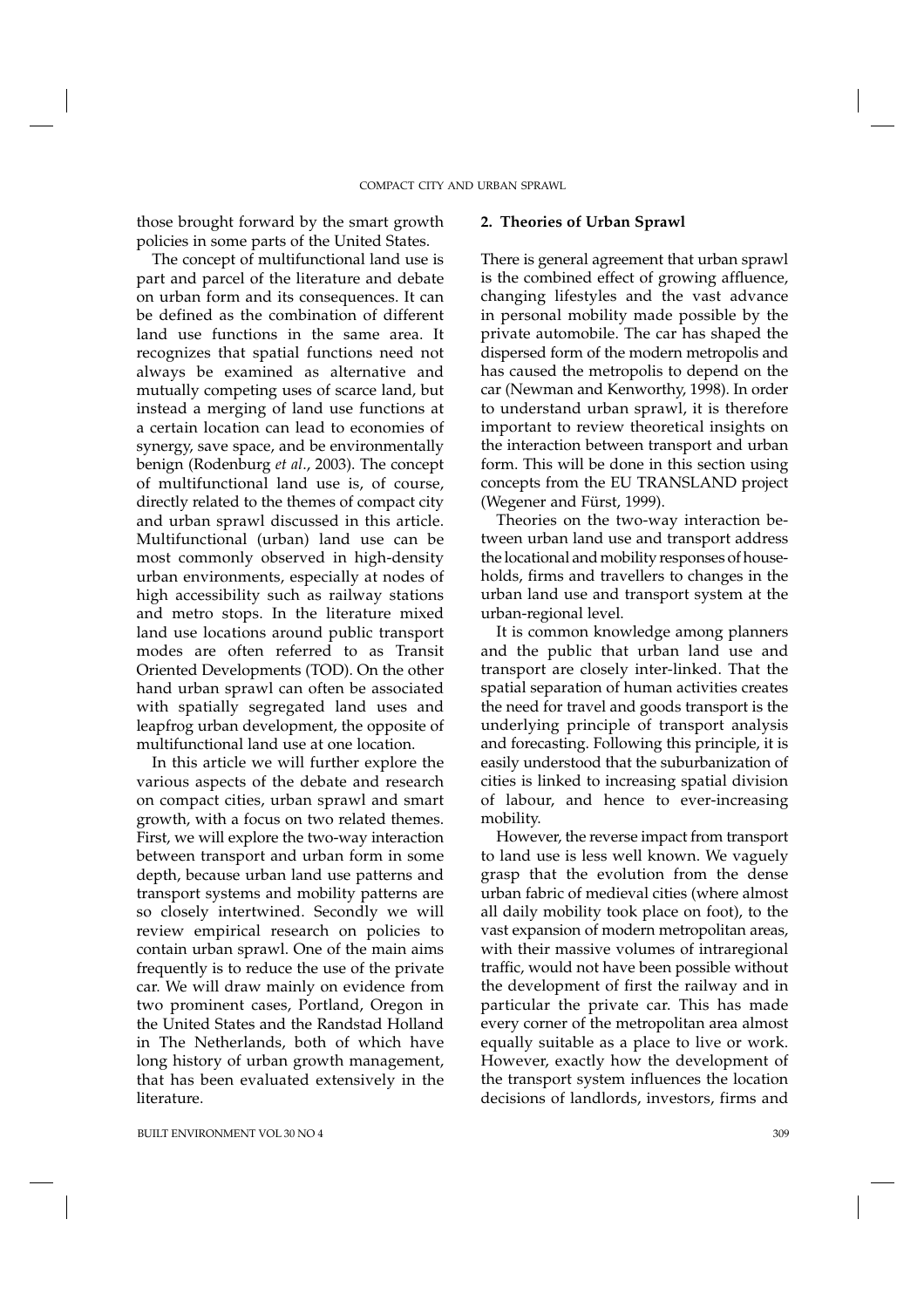households is not clear even to many urban planners.

The major theoretical approaches to explain this two-way interaction of land use and transport in metropolitan areas include technical theories (urban mobility systems), economic theories (cities as markets), and social theories (society and urban space).

### *Technical Theories: Urban Mobility Systems*

In the technical paradigm of urban development, technical conditions determine the internal organization of cities. The compactness of the medieval city resulted from the need for fortifications and from the fact that most trips had to be made on foot. When these two constraints disappeared in the nineteenth century, urban development, following this paradigm, largely became a function of transport technology.

In the 1950s, first efforts were made in the USA to study systematically the interrelationship between transport and the spatial de velopment of cities. Hansen (1959) demonstrated for Washington DC, that locations with good accessibility had a higher chance of being developed, and at a higher density, than remote locations ('How accessibility shapes land use'). The recognition that trip and location decisions co-determine each other and that therefore transport and landuse planning needed to be co-ordinated, quickly spread among American planners, and the 'land-use transport feedback cycle' became a commonplace in the American planning literature. The relationships implied by this term can be briefly summarized:

 The distribution of *land uses*, such as residential, industrial or commercial, over the urban area determines the locations of human *activities* such as living, working, shopping, education or leisure.

 The distribution of human *activities* in space requires spatial interactions or trips in the *transport system* to overcome the distance between the locations of activities.

 The distribution of infrastructure in the *transport system* creates opportunities for spatial interactions and can be measured as *accessi bility*.

 The distribution of *accessibility* in space codetermines location decisions and so results in changes of the *land use* system.

The theories based on this paradigm start from observed regularities of parameters of human mobility, such as trip distance and travel time, and from here try to infer those trip origins and destinations that best reproduce the observed frequency distributions. It had long been observed by Ravenstein (1885) and Zipf (1949) that the frequency of human interactions such as messages, trips or migrations between two locations (cities or regions) is proportional to their size, but inversely proportional to their distance. The analogy to the law of gravitation in physics is obvious. The gravity model was the first *spatial interaction* model. From the spatial interaction model it is only a small step to its application as a location model. If it is possible to make inferences from the distribution of human activities to the spatial interactions between them, it is also possible to identify the location of activities giving rise to a certain trip pattern. Lowry's (1964) *Model of Metropolis* essentially consists of two singly constrained spatial-interaction location models, a residential location model and a service and retail employment location model, nested into each other.

The spatial interaction paradigm has led to a better understanding of important dimensions of individual mobility and location be haviour and their interrelationships. It has made it clear that daily mobility depends on prior more long-term location decisions, and that these are in turn co-determined by the daily need for travel. The spatial interaction model clearly predicts that if travel costs – in monetary costs or in time – decrease (as they have done during the last 40 years) the result will be spatial dispersal of human activities and longer trip distances travelled.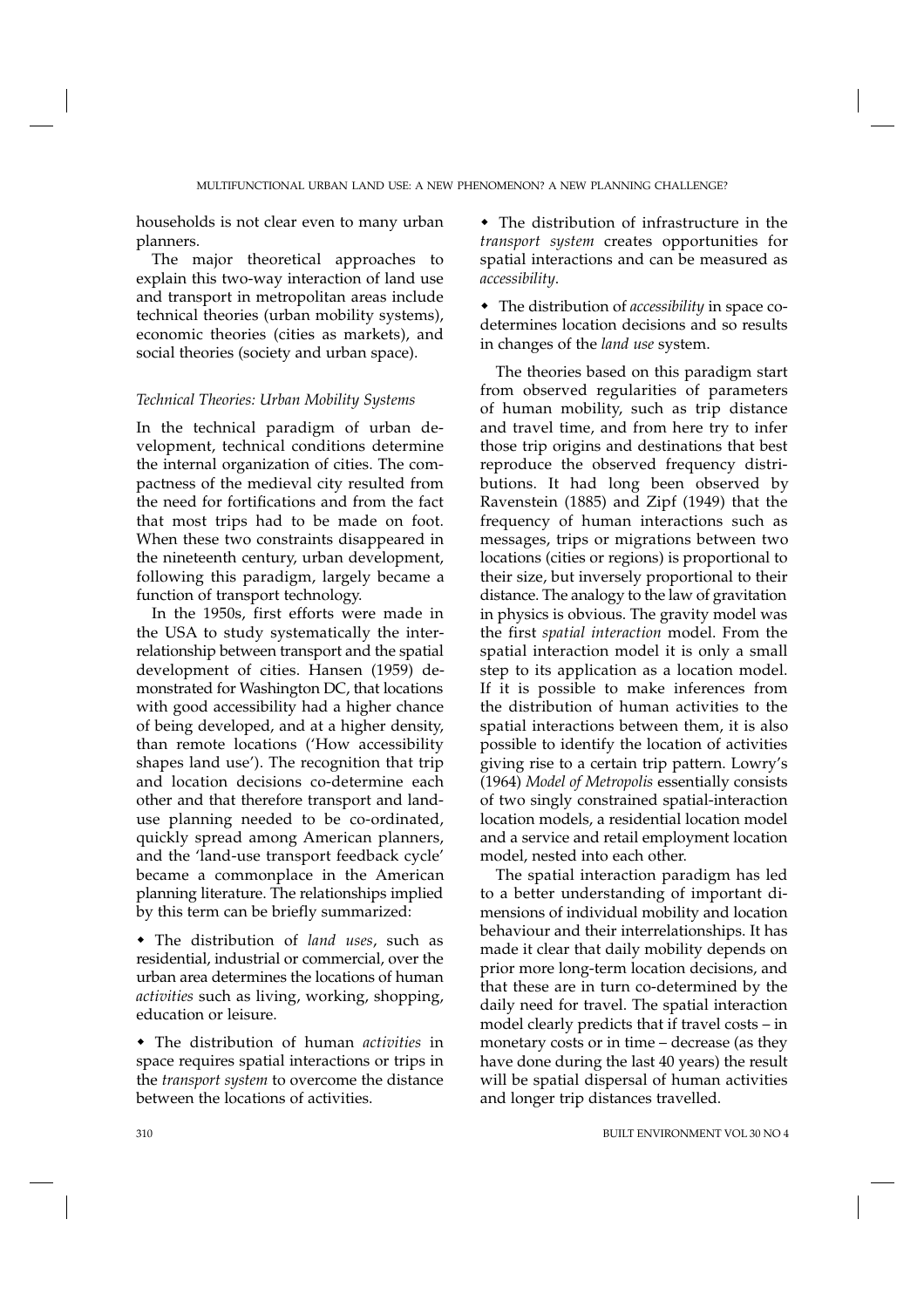#### *Economic Theories: Cities as Markets*

Economic location theory goes beyond technical theories in that location costs are taken into account. In this case firms look for the optimum constellation of size (economies of scale) and location (agglomeration economies) given their specific mix of products, production technology and pattern of suppliers and customers, whereas households try to match their space needs and location preferences with their budget restrictions. Both firms and households trade off accessibility for space or *vice versa*.

A fundamental assumption of all spatial economic theories is that locations with good accessibility are more attractive and have a higher market value than peripheral locations. This fundamental assumption goes back to Von Thünen (1826) and has since been varied and refined in many ways (see the extensive review by Vreeker *et al*. in this issue). In macroanalytic approaches spatial development is the result of spatial production functions incorporating among labour and capital such spatial factors as agglomeration advantages, transport costs and land prices, and it is still disputed under which conditions spatial equilibrium or spatial polarization will occur, or whether there is a cyclical sequence of agglomeration and deglomeration phases (Van den Berg *et al.*, 1982). Microanalytic approaches, on the other hand, start from the locational behaviour of individual players such as firms, landlords or households in the urban land or housing markets. Probably the most influential example of the latter kind is the model of the urban land market by Alonso  $(1964)$ . The basic assumption of the Alonso model is that firms and households choose that location at which their bid rent, i.e. the land price they are willing to pay, equals the asking rent of the landlord, so that the land market is in equilibrium. The bid rent of firms results from the cost structure of their production function, i.e. sales price minus production and transport costs plus profit

divided by size of land. A firm with higher added value per unit of land is therefore able to pay a higher price than a firm with less intensive land utilization, everything else being equal. So it is not surprising that, say, jewellers are found in the centre, whereas trucking companies have their yards on the periphery.

As households have no cost functions like firms, the trade off is between land consumption and distance to the centre. Each household type has to divide its expenditure between land and transport costs. Households therefore maximize their combined utility of land and transport within their budget constraints. This explains why high-income households occupy large sites at the periphery, whereas low-income households frequently live in high-density housing areas near the centre.

Today fundamental changes in the eco nomic environment lead to both spatial polarization and spatial dispersal within urban regions. Flexible production and distribution systems require extensive, low-density sites with good access to the regional and local road network, and this explains why new manufacturing firms prefer suburban locations. Retail facilities tend to follow their customers to the suburbs and similarly prefer large suburban sites with good road access. High-level services, however, continue to rely on face-to-face contacts and, despite e-mail, fax and electronic data interchange, remain in the city centre. Castells (1996) argues that in the present network economy processes of urban deconcentration and concentration operate parallel to each other. The result is the spatial dispersal of many economic activities except high-level services.

#### *Social Theories: Society and Urban Space*

In social sciences theories of urban development the spatial development of cities is the result of individual or collective appro priation of space.

Since the work of Durkheim and Simmel in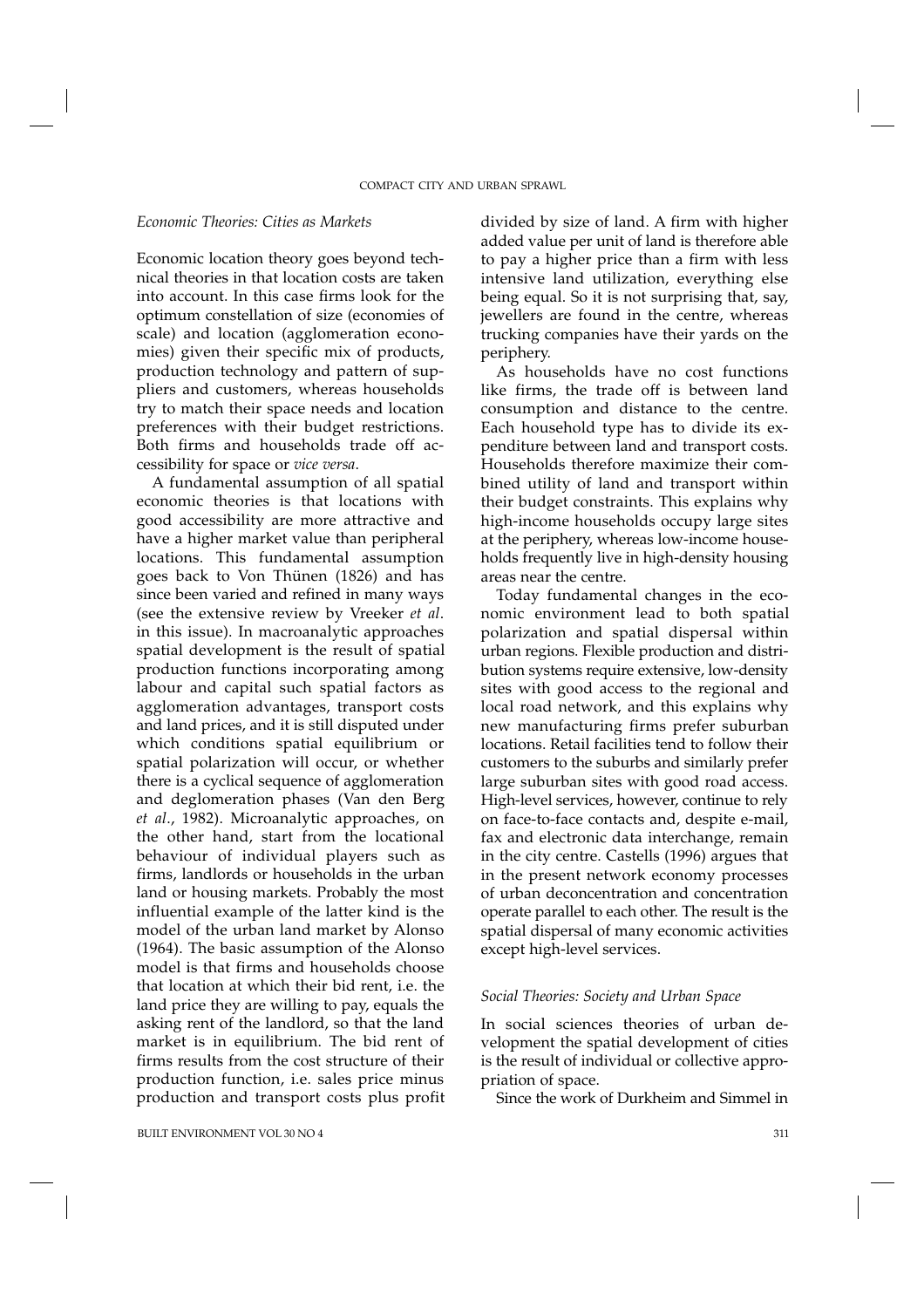sociology traditions exist in which the city is a fundamental dimension of human existence. However, only between the wars, the Chicago School of urban sociologists looked more closely into processes of social change at the neighbourhood and urban levels. Based on an adaptation of evolutionist thoughts from philosophy (Spencer) and biology (Darwin), they interpreted the city as a multi-species ecosystem, in which social and economic groups fight for 'ecological positions' (Park *et al*., 1925; Park, 1936).

In spatial terms the ecological position is a territory such as a neighbourhood or a region. Appropriation of space takes place as invasion of different ethnic or income groups or tertiary activities in a residential neighbourhood and uses concepts of animal and plant ecology such as 'invasion', 'succession' or 'dominance' to describe the phases of such displacement. A number of qualitative theories of urban development were put forward to explain the spatial expansion of American cities, such as the con centric (Burgess, 1925), sector (Hoyt, 1939), or polycentric (Harris and Ullman, 1945) theories of city growth. Concepts from social ecology continue to be useful for understanding the mechanisms of social change in cities beyond the economic processes on the land market.

Social geography theories are related to social ecology concepts, but go beyond their macro perspective by referring to age- , gender- or social-group specific activity patterns which lead to characteristic spatiotemporal behaviour, and hence to permanent location. Hägerstrand (1970) made these ideas operational by the introduction of 'time budgets', in which individuals, according to their social role, income, and level of technology (e.g. car ownership) – subject to various types of constraints – command *action spaces* of different size and duration. Action spaces are limited by three types of constraints: (*i*) *capacity* constraints: personal, non-spatial restrictions on mobility, such as monetary budget, time budget, availability of transport modes and ability to use them;

(*ii*) *coupling* constraints: restrictions on the coupling of activities by location and time schedules of facilities and other individuals; and (*iii*) *institutional* constraints: restrictions of access to facilities by public or private regulations such as property, opening hours, entrance fees or prices. Only locations within these action spaces can be considered. It is an achievement of the 'time geography' of the Hagerstrand school to have drawn attention to the various kinds of restrictions of the land-use and transport system for the mobility of women with children, the elderly and the handicapped.

On the basis of Hägerstrand's action-space theory, Zahavi (1974; 1979; Zahavi *et al*., 1981) proposed the hypothesis that individuals in their daily mobility decisions do not, as the conventional theory of travel behaviour assumes, *minimize* travel time or travel cost needed to perform a given set of activities but instead *maximize* activities or opportunities that can be reached within their travel time and money budgets. He studied a large number of cities all over the world and found that the time and money budgets devoted to transport vary within urban regions as a function of age, income and residential location, but that they showed a remarkable stability over time when averaged across whole urban regions. The temporal stability of time and money budgets for transport explain why in the past gains in travel speed have not been used for time savings (as is usually assumed in transport cost benefit analysis) but for more and longer trips. Zahavi's theory explains why acceleration and cost reduction together permit more and more people to choose residential locations at the far periphery of urbanized areas, without increasing their time and money budgets for travel.

#### *Summary*

Based on technical, economic and social theories, the most likely scenario of urban development is continued spatial dispersal. The trends in socio-economic contexts and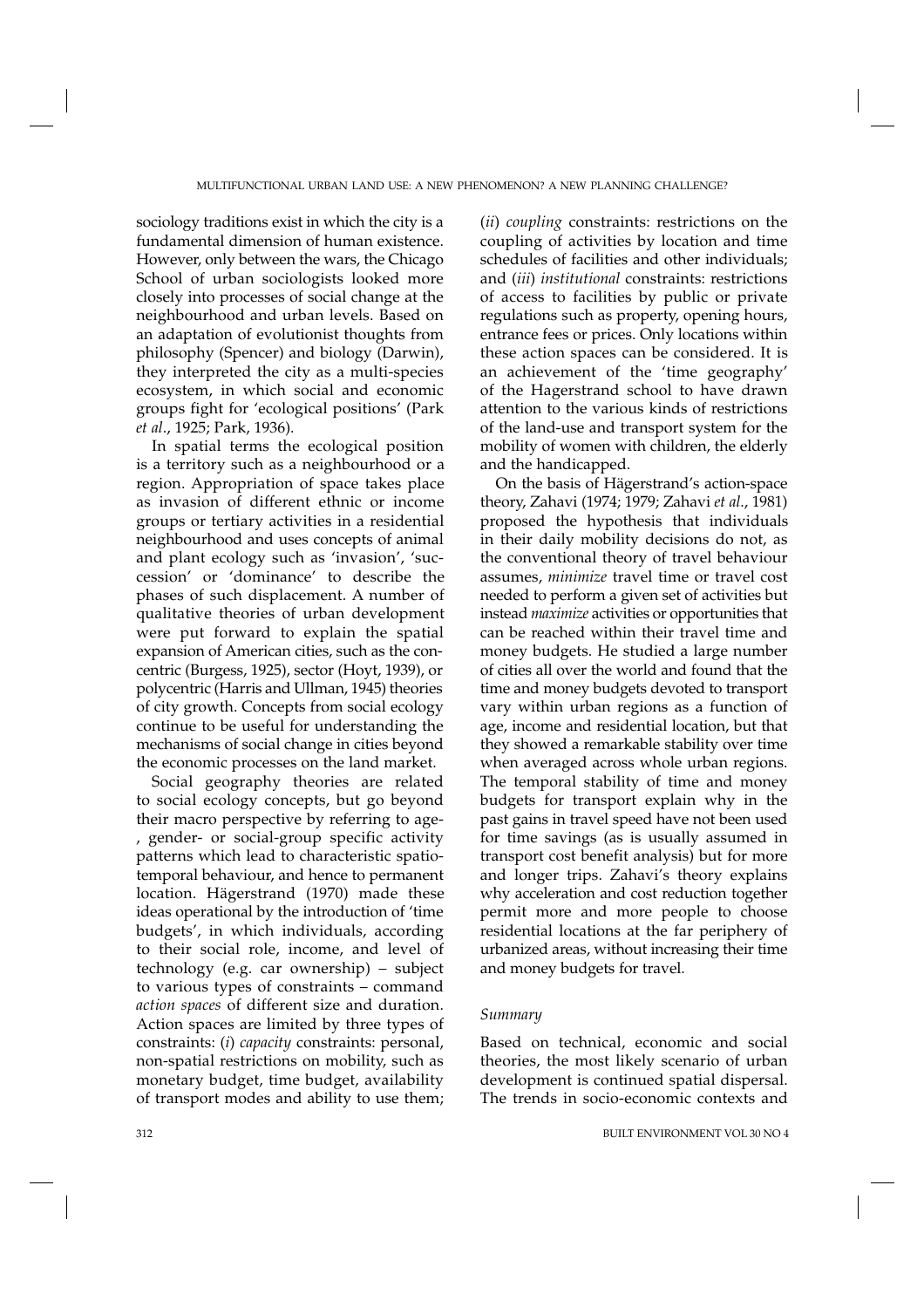lifestyles currently in force, such as cheap transport, rising incomes, more women going to work, smaller households, more leisure time and the consequential changes in housing preferences, will continue to create demand for more spacious living in attractive neighbourhoods, and this will be easier to realize at the urban periphery, preferably in the vicinity of small towns with attractive town centres and up-market shopping facilities. Retail and service facilities will continue to follow their clients to the suburbs, as will the new 'clean' industries which depend on the highly skilled middleclass labour living in the suburbs. The result will, in the best case, be a park-like ruralurban continuum, and in the worst case, a nondescript urban sprawl (Fishman, 1987; Rowe, 1991; Sieverts, 1997).

From a social and environmental point of view the results of the deconcentration process are generally considered to be negative: longer journeys to work and shopping trips, more energy consumption, pollution and accidents, excessive land consumption and problems of public transport provision in low-density areas. A dispersed settlement structure relies on access to car travel as a pre requisite for taking advantage of employment and service opportunities, and thus contributes to social segmentation. Inner cities, except for the largest and most successful metropoles with a prosperous, 'international' central area, are victims of the exodus of people and jobs, and will increasingly develop as just one among several regional centres. Inner-city housing areas will continue to become marginalized as the younger and more active segments of the population leave because of the rundown housing stock, traffic noise and lack of parking space, unless the total existing population is displaced by gentrification or tertiarization – though these are themselves signs of economic prosperity and hence occur predominantly in successful cities.

However, one should be careful not to draw a too bleak picture based on one scenario only. There are other tendencies potentially working in other directions. Teleworking and teleshopping are still in their infancy but may fundamentally change daily mobility patterns and hence location behaviour. There is a growing diversity of lifestyles and housing preferences, which may challenge the dominance of suburban living as the ultimate manifestation of the 'good life'. In some countries there are signs of a re-appreciation of urban life and a trend to return to inner cities 'back from the edge' (Gratz and Mintz, 1998). At the other end of the spectrum, there are new ideas in urban and landscape design towards new forms of integration of housing and nature with an ecological perspective. And in many cities new concentrations of business and financial services have developed both in some parts of the inner city as well as at accessible transport nodes at the periphery of metropolitan areas. It is at these locations that areas of multifunctional urban land use are most likely to develop.

Table 1 summarizes the impacts of land use and transport policies on land use and transport patterns from a theoretical point of view:

 The impact of high residential density in reducing average trip length is likely to be minimal in the absence of travel cost increases, whereas a high density of employment is positively correlated with average trip length. Attractive neighbourhood facilities can be seen as a 'pull' factor for reducing trip length. With regard to trip frequency little or no impact is to be expected from land use policies according to Zahavi's theory of fixed travel budgets. Residential and employment density as well as large agglomeration size and good public transport accessibility of a location tend to be positively correlated with the modal share of public transport while neighbourhood design and a mixture of workplaces and residences with shorter trips are likely to have a positive impact on the share of cycling and walking.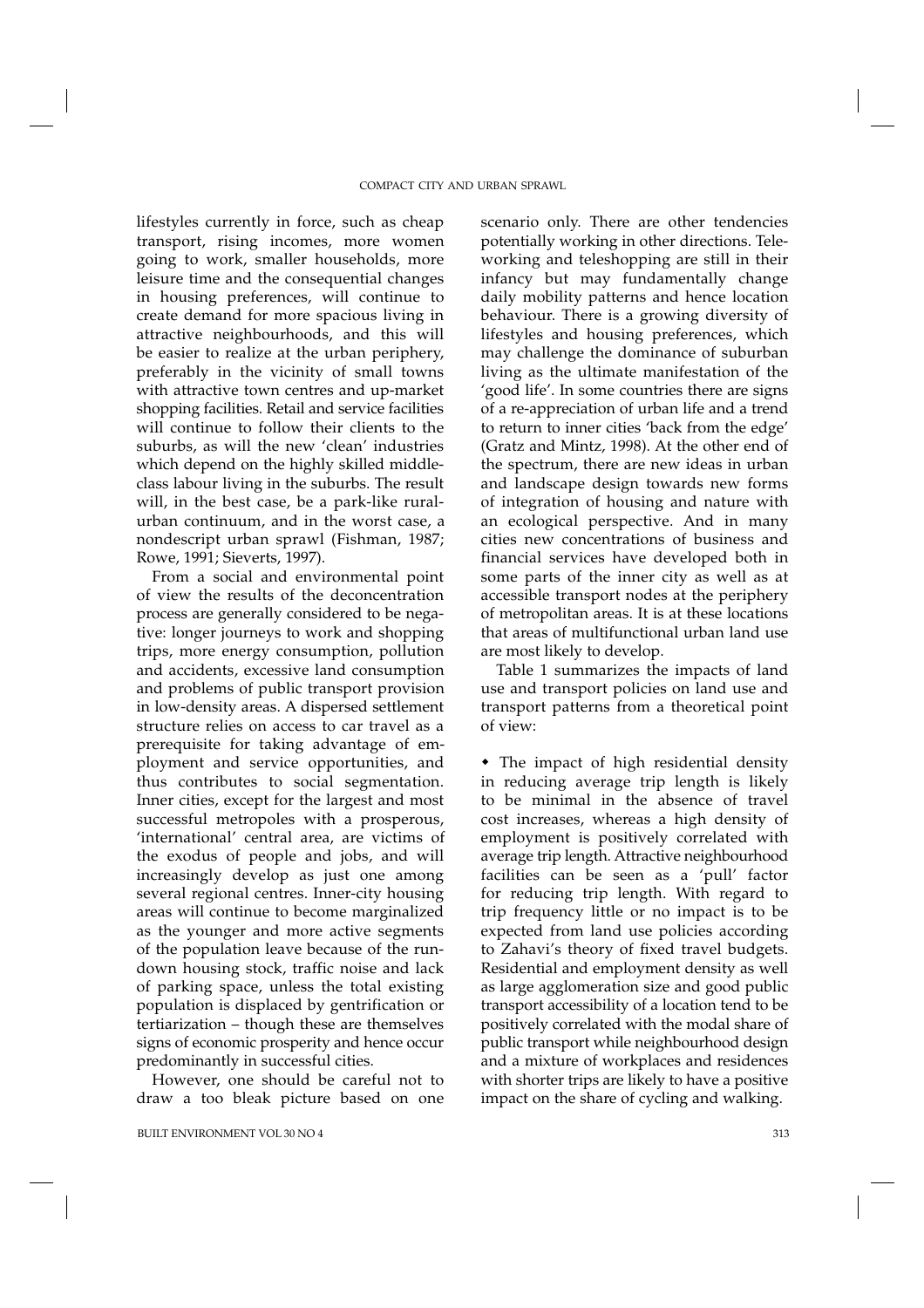# MULTIFUNCTIONAL URBAN LAND USE: A NEW PHENOMENON? A NEW PLANNING CHALLENGE?

| Direction                  | Factor                  | Impact on               | Expected impacts                                                                                                                                                                                                                                                                                                             |
|----------------------------|-------------------------|-------------------------|------------------------------------------------------------------------------------------------------------------------------------------------------------------------------------------------------------------------------------------------------------------------------------------------------------------------------|
| Land use<br>⇓<br>Transport | Residential<br>density  | Trip length             | Higher residential density alone does not lead to<br>shorter trips. A mixture of workplaces and<br>residences leads to shorter trips if at the same time<br>travel costs are increased.                                                                                                                                      |
|                            |                         | Trip frequency          | Little impact. If destinations are shorter, trips are                                                                                                                                                                                                                                                                        |
|                            |                         | Mode choice             | shorter and more trips are made.<br>Minimum residential densities are a prerequisite<br>for efficient public transport. More walking and<br>cycling trips will be made only if trips become<br>shorter.                                                                                                                      |
|                            | Employment<br>density   | Trip length             | Concentration of workplaces in few employment<br>centres increases average trip lengths. A balance of<br>workplaces and residences in an area leads to<br>shorter work trips only if travel becomes more<br>expensive.                                                                                                       |
|                            |                         | Trip frequency          | Little impact. If destinations are closer, trips are<br>shorter and more trips are made.                                                                                                                                                                                                                                     |
|                            |                         | Mode choice             | Concentration of workplaces in few employment<br>centres reduces car use if supported by efficient<br>public transport. More walking and cycling trips<br>will be made only if trips become shorter.                                                                                                                         |
|                            | Neighbourhood<br>design | Trip length             | Attractive public spaces and a variety of shops and<br>services induce more local trips.                                                                                                                                                                                                                                     |
|                            |                         | Trip frequency          | Little impact. If destinations are closer, trips are<br>shorter and more trips are made.                                                                                                                                                                                                                                     |
|                            |                         | Mode choice             | No-detour street layout with pedestrian spaces<br>and cycling lanes lead to more walking and cycling.                                                                                                                                                                                                                        |
| Transport<br>Land use      | Accessibility           | Residential<br>location | Locations with good accessibility to workplaces,<br>shops, education and leisure facilities are more<br>attractive for residential development. Improving<br>accessibility locally changes the direction of new<br>residential development, improving accessibility in<br>the whole urban area results in more urban sprawl. |
|                            |                         | Industrial<br>location  | Locations with better accessibility to motorways<br>and railway freight terminals are more attractive<br>for industrial development. Improving<br>accessibility locally changes the direction of new<br>industrial development, improving accessibility in<br>the whole urban area results in more urban sprawl.             |
|                            |                         | Office location         | Locations with better accessibility to airports,<br>high-speed rail railway stations and motorways<br>are more attractive for office development.<br>Improving accessibility locally changes the<br>direction of new office development, improving<br>accessibility in the whole urban area results in<br>more urban sprawl. |
|                            |                         | Retail location         | Locations with better accessibility to customers<br>and competing retail firms are more attractive<br>for retail development. Improving accessibility<br>locally changes the direction of new retail<br>development, improving accessibility in the whole<br>urban area results in more urban sprawl.                        |

Table 1. Theoretically expected impacts of land use and transport policies.

314 BUILT ENVIRONMENT VOL 30 NO 4

I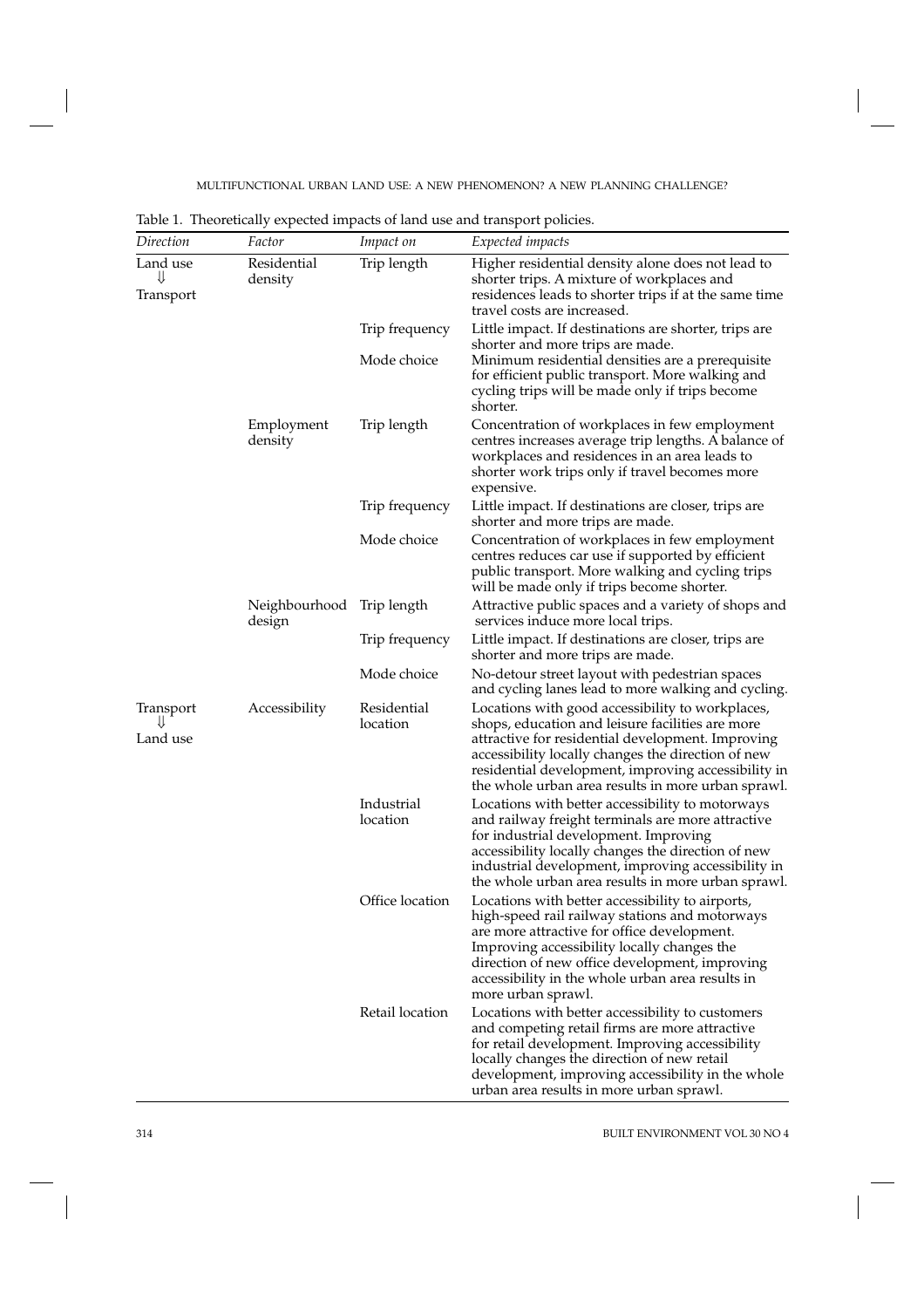• The impact of transport on land use is mediated by a change in the accessibility of a location. Locations with good accessibility to workplaces, shops, education and leisure facilities are more attractive for residential, industrial, office or retail development. Higher accessibility increases the attractiveness of a location for all types of land uses and so can increase the probability of the development of multifunctional land use areas. If, however, accessibility in the entire metropolitan area is increased, it will result in a more dispersed settlement structure.

In the next section, we will review recent literature on empirical evidence about urban sprawl, its major causes and anti-sprawl policies applied in practice.

#### **3. Empirical Evidence**

The debate on compact cities, smart growth and urban sprawl has recently generated a whole series of empirical studies and publications which try to define and measure urban form, identify its major causes and discuss polices aimed to the reduce urban sprawl and promote smart growth.

#### *Measuring Sprawl*

It is easier to talk in general about urban form and sprawl than to 'wrestle sprawl to the ground', to define and measure these concepts as Galster *et al*., (2001) argue. They distinguish and measure eight dimensions of sprawl, density, continuity, concentration, clustering, centrality, 'nuclearity', mixed uses and proximity. For thirteen large metropolitan areas in the US they develop indicators for these dimensions for the pattern of residential land use. Housing sprawl is relatively mild in cities such as New York, Chicago, Boston and also Los Angeles but large in Detroit, Miami and Atlanta. Ewing *et al*. (2002) review similar studies that try to measure sprawl and also develop their own methodology applied to eighty-three large metropolitan areas in the US. They define four (composite) dimensions of sprawl: low development density; segregated land used; lack of significant centres; and poor street accessibility and also develop an overall sprawl index. New York, San Francisco, Boston and Portland are relatively compact metro areas according to this index, while Atlanta, Raleigh-Durham, and Riverside-San Bernardino are sprawled. Studies like these try to characterize urban form for whole metropolitan areas (see also Bunting *et al*., 2002) while others focus on neighbourhood characteristics (for instance Srinivasan, 2002; Song and Knaap, 2003). Some studies are limited to the exercise of defining and measuring urban form, while others also try to relate urban form characteristics quantitatively to outcomes in terms of quality of life and sustainability of metropolitan development; the most frequent outcome studied relates to travel and travel behaviour (for instance Ewing *et al*., 2002; Srinivasan, 2002; Schwanen, 2002; Dieleman *et al*., 2002; these studies also review the extensive literature on this topic). The measurement of urban form is certainly a field of intense interest now, while comparison of urban form across Europe is hampered by the lack of a standard definition of metropolitan region and data for such units on this continent.

Galster *et al*. (2001) and Ewing *et al*. (2002) point out correctly that it is important in the debate on urban form and sprawl to distinguish the measurement of the characteristics of sprawl from the causes of this phenomenon including land use policies, and from the impacts of the development of urban form and sprawl such as transportation outcomes, decline of central cities, the loss of open space etc. This distinction is not always present in the literature and this omission therefore confuses the argument. Nor is the distinction between cause and consequence always easy to make, as we have argued in the previous section for land use patterns and transport and travel. Yet in this discussion we will try to focus first on possible causes then on possible consequences of the development of urban form.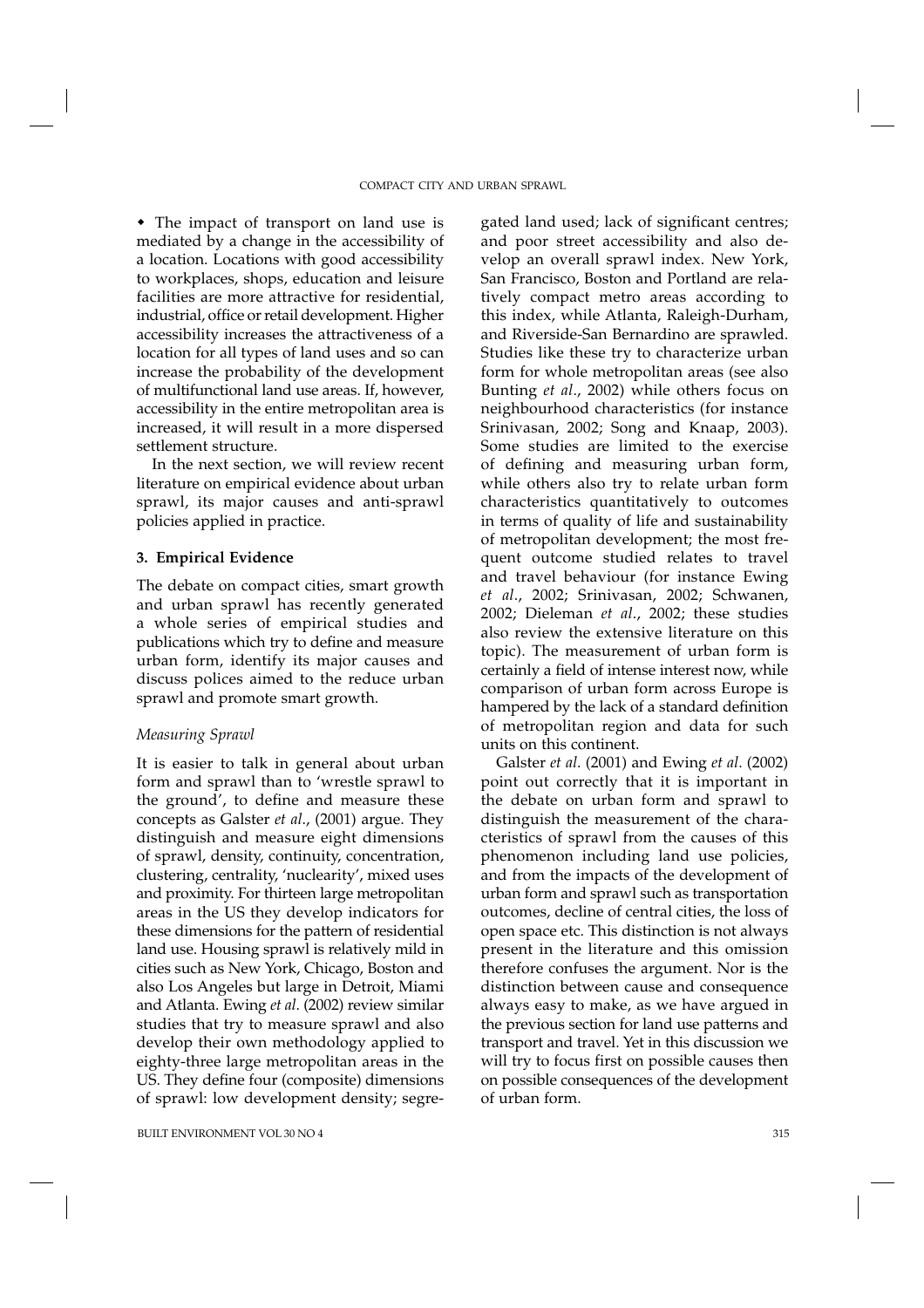#### *Causes of Sprawl*

The factors that lead to deconcentrated urban land use, sometimes in the form of sprawl – low density, single use, strip and leapfrog developments – can be grouped into two categories (*i*) general causes relating to the general drift of change in developed societies, and (*ii*) government policy, spatial planning related. Naturally changes in urban form are mostly the result of general changes in Western societies such as the growth of affluence, economic and demographic change, technological innovation in transport systems, and also the history of urban development. In the US, households spend on average 19 cents of every dollar on shelter and 18 cents on transportation, the largest items in their household budget (Surface Transportation Policy Project, 2000). So, of course, rising affluence is a dominant driver in the demand for spacious living and growing automobile ownership, and in their turn dominant causes of the development of urban deconcentration (Carruthers, 2002). In the Detroit metropolitan area, for example, the growth of developed urban land of 17 per cent between 1990 and 2000, was due mainly (43 pr cent) to lower density residential development (SEMCOG, 2003).

European countries face similar effects in the rise of affluence in the demand for urban space. In The Netherlands, for instance, average incomes nearly doubled between 1960 and the present (constant  $\epsilon$ ), and certainly were instrumental in generating a lifestyle in which ownership and use of the private car and more luxurious and spacious housing play an important role.

Historical factors also play a role in differences in urban form and density. Of course, European cities are on average much more compact than those in the US and Australia, because they are much older and partly developed in an era when the streetcar and private car were not yet invented (see also section on theories of urban sprawl). Kenworthy *et al*. (1998) show that urban

densities for housing and employment are on average three times as high in Europe than the US, and Stretton (1996) argues that Australian cities average about a quarter of the population density of European cities. Naturally, European cities are therefore easier to travel by foot and bike and are better served by public transport (Kenworthy *et al*., 1999). Similar arguments about general causes of changes in urban form and the growth of urban sprawl can be developed for demographic, economic and technological change, but that is not the main focus of this article. It is more relevant to review briefly the literature on the influence of political and spatial planning as a factor in the development of urban form and sprawl, because that is more at the heart of the present debate by both practitioners and academics.

#### *Anti-Sprawl Policies*

Many scholars argue that the structure of the political and fiscal system has an important impact on the way metropolitan regions develop (see, for instance, Faludi and Van der Valk, 1994; Williams *et al*., 2000; Dieleman *et al*., 1999; Salet *et al*., 2003; Abbott, 1997; Carruthers, 2002; Jacobs, 2003 for reviews of some of this literature and the main arguments). Jacobs (2003), in an interesting comparison of the Detroit and Nagoya automobile regions, argues that the strong local autonomy, the dominance of elected local residents in the land use and zoning decisions, and the financial autonomy of local communities are important factors in the development of urban sprawl in Detroit. Local communities compete with each other in attracting businesses, for instance, via tax abatements of up to 50 per cent and affluent suburban areas are frequently the winners in this game. In contrast spatial planning and tax regulations in Japan promote much more interlocal co-operation and service equity, a situation that also seems to apply to many European countries (Dieleman *et al*., 1999; Salet *et al*., 2003).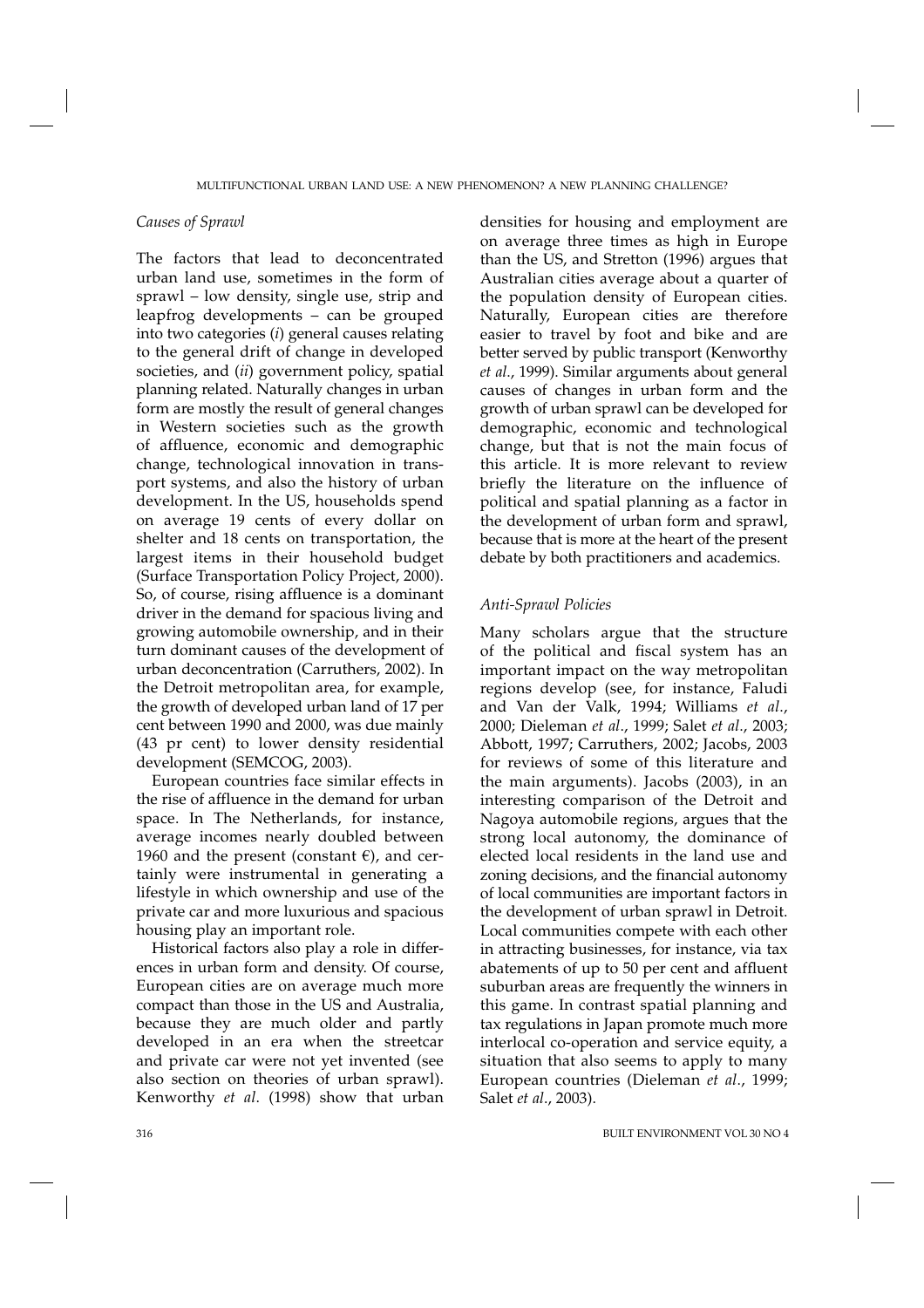The consistent and long term involvement in metropolitan planning by an agency at a higher geographical scale than local communities and municipalities has also been shown to have a noticeable impact on the development of either urban sprawl or more compact urban structure. Carruthers (2002) has recently demonstrated that the involvement of the state in spatial plan-ning, which varies widely across the US, may strongly curtail urban sprawl. Or if programmes are inconsistent or weakly enforced, they may inadvertently contribute to it. In Europe regional and national governments are often strongly and decisively involved in urban growth management; in The Netherlands for instance the binding national spatial plans certainly exert a strong influence on how metropolitan areas develop spatially (Schwanen *et al.*, 2004).

But, of course, ultimately the merits of spatial planning policies like compact city planning and most growth measures are in the first place not dependent on whether or how they can or should be pursued, but should be evaluated more in terms of their beneficial consequences or the lack thereof.

Ewings *et al*. (2002) argue that a notable feature of the present debate on sprawl is the lack of attention paid to the avoidance of the negative consequences of urban sprawl. Some authors strongly doubt whether there are any benefits at all in terms of quality of urban life from compact city and smart growth planning (Breheny, 1996; Gordon and Richardson, 1997; O'Toole, 2000; Schwanen *et al*., 2004).

Proponents of such policies usually compile long lists of positive consequences that a certain compact or other 'smart' urban form might have (for reviews, see for instance, Knaap, 2002; Williams, 1999; Counsell, 2001; Ewings *et al*., 2002; Urban Land Institute, 1999). Curtailing sprawl and promoting compact cities would lead to revitalized urban communities, repopulation of central cities, redevelopment of brownfield areas, housing affordability, more social equity and

less racial and socio-economic segregation, reduced travel demand and shorter travel distances, more biking and walking, cost savings on infrastructure such as road, water and sewer infrastructure, preservation of farm land and open space, environmental protection and improved health. Just a selection of all the benefits mentioned. The Minister of Housing, Spatial Planning and the Environment in The Netherlands mentioned all these items as arguments for compact city policy and added a few (De Boer, 1997); the cultural climate of cities would be improved, recreational opportunities would be enhanced, etc.

Of course it is doubtful that all such benefits would accrue from land use planning only. In the next section we will look at the experience with growth management, central city development, transport policy and the preservation of open space in two prominent examples of anti-sprawl policy, Portland, Oregon and the Randstad.

#### **4. Two Case Studies**

There have been many attempts to fight urban sprawl by land use or transport policies or a combination of both. The methodological problem in reviewing these policies lies in the fact that only in few cases have systematic before-and-after studies monitoring the effects of these policies been conducted. But even where before-and-after studies have been attempted, they inevitably suffer from the fact that urban systems are continuously subject to a multitude of concurrent trends and influences, and that it is almost never possible to relate observed effects to their specific causes or to the policies of interest. Nevertheless it is possible to review outstanding examples in which particular efforts have been undertaken.

# *North America: Portland*

Seen through European eyes, urban development in North America is generally con-

BUILT ENVIRONMENT VOL 30 NO 4 317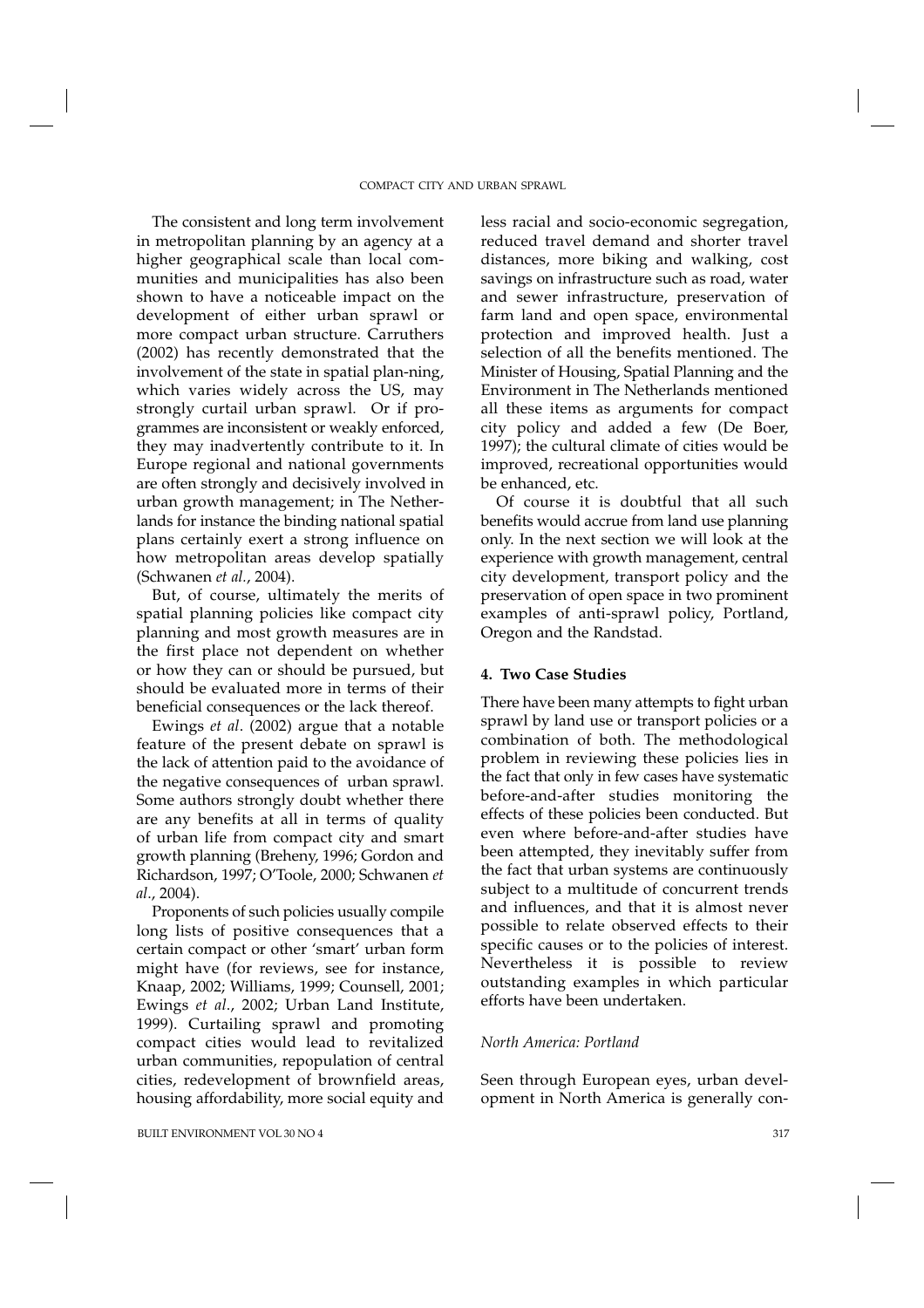sidered to be an example to be avoided. A transport system exclusively dependent on cars, declining inner cities, sprawling suburbs and mushrooming edge cities (Garreau, 1991) is seen as a consistent expression of the lack of planning intervention under the auspices of neo-liberal deregulation of economy and society.

However, that image is too simple. Despite its traditionally weak position of spatial planning, North America has produced a number of innovative approaches to transforming the metropolis into a more sustainable, more compact and more mixed-use urban form. The most prominent of these examples is briefly reviewed here: Portland, Oregon.

Portland (population 510,000) is the largest city in the US State of Oregon. Already in 1973 the State of Oregon introduced an urban growth boundary for Portland. The urban growth boundary defines the area inside of which new urban development is permitted. Outside the urban growth boundary, only agricultural structures are permitted. The urban growth boundary has to be reviewed periodically and it should always include land for 20 years of development.

In 1979 the regional planning organization Portland Metro was introduced by popular referendum. Metro comprises parts of three counties with 24 municipalities and a population of 1.3 million, and approximately covers the area of the urban growth boundary. To date Metro is the only directly elected regional authority in the United States. Its responsibilities include among others regional land use and transport planning. Stimulated by a powerful environmentalist lobby organization, the 1000 Friends of Oregon, and strongly influenced by the emerging ideas of the New Urbanism movement (Calthorpe, 1993; Calthorpe and Fulton, 2001), Portland developed after Sacramento and San Diego – a new type of urban development, which is not oriented to the car as the main means of transport but on efficient public transport. *Transit-Oriented Development* (TOD) consists

of the following elements (*i*) a light-rail transit (LRT) network as the backbone of regional public transport; (*ii*) a dense bus network serving as feeder to the LRT stops; and (*iii*) concentrations of jobs, services and residences at the LRT stops. There are three types of centre: *Mixed-use centres* are large new centres with high density and many workplaces at the main hubs of the LRT network; *Urban TODs* are smaller centres with medium density and a medium share of workplaces at intermediate LRT stops; and *Neighborhood TODs* are neighbourhood centres with predominantly housing in up to two miles distance from a LRT stop with bus feeder transport.

With this concept Portland is a model example of what is called *smart growth* in the US today. Smart growth is not undisputed. For its proponents smart growth includes urban growth boundaries, park and open space programmes, transit-oriented development, redirection of 'highway dollars' to pedestrian and bike lanes, change of taxation schemes favouring urban sprawl, user fees for new public facilities, urban renewal projects and ecological and disaster protection areas (Sierra Club, 2001). Its critics see smart growth rather as an excuse by affluent communities to prevent immigration of lowincome households.

The first line of the Portland LRT, the *Metropolitan Area Express* (MAX), was opened in 1999. At the main completed and planned MAX stops multifunctional land use centres with medium density and a high proportion of office jobs have been developed. Today the regional transport authority Tri-Met maintains an extended LRT and bus network in the three counties.

Although urban development is a slow process, the first positive effects can be seen. Portland grows in a more compact form than other cities in the United Sates. The use of public transport has increased by 60 per cent. Traffic jams are less frequent than in other American cities. In the MAX corridors, residences and workplaces to the value of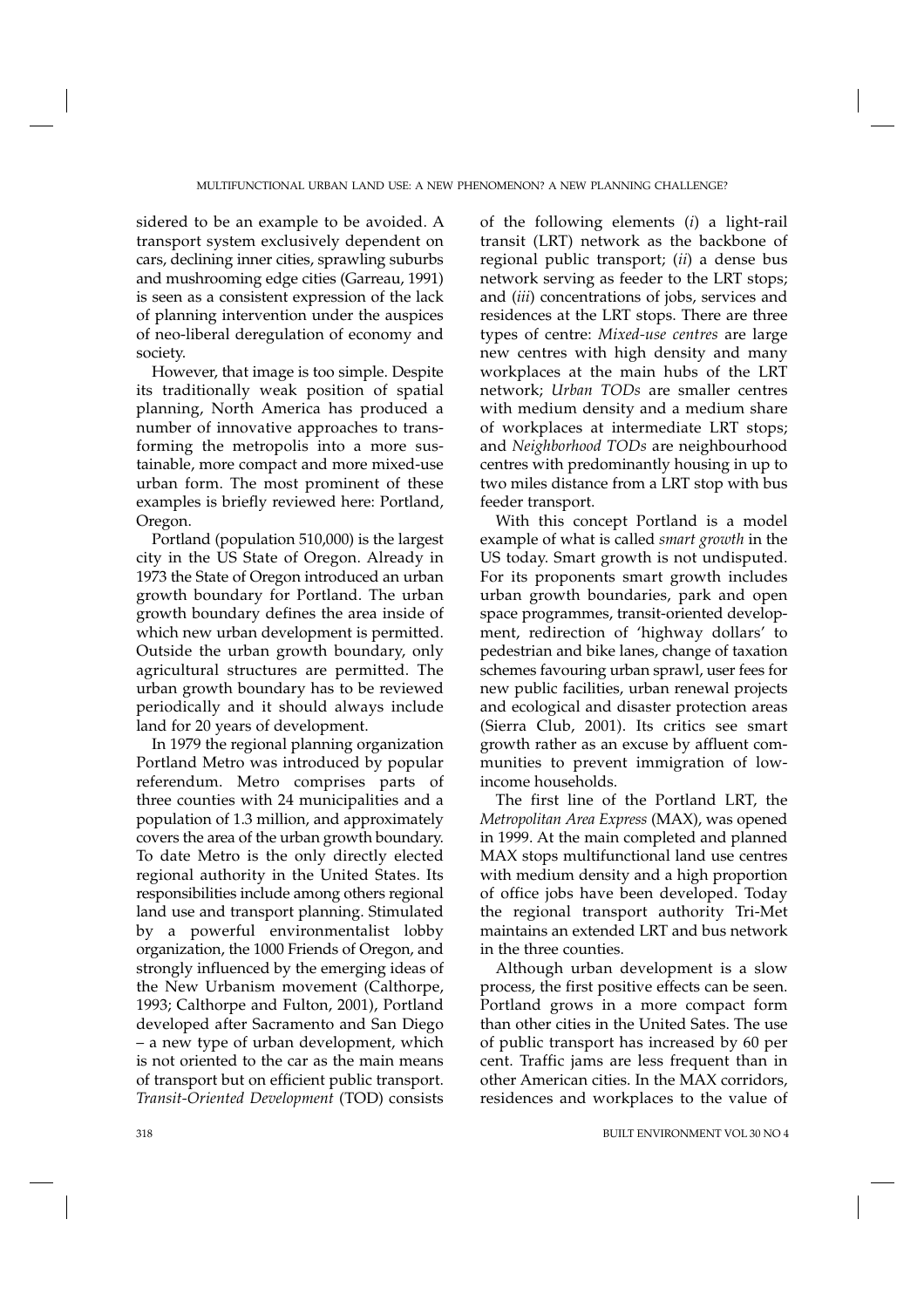2.4 billion dollars have been built or are in the planning stage. More than a quarter of all new construction occurs on infill sites in already developed areas.

Nevertheless, there is a lively discussion whether land use constraints imposed by urban growth boundaries have negative impacts on the competitiveness and social balance of cities (Song and Knaap, 2003). One opinion is that urban growth boundaries lead to a scarcity of land and higher land prices, and favour land owners inside and disadvantage land owners outside the urban growth boundary (Anas, 1999). It is true that inner-city urban renewal projects in Portland are mostly directed at medium- and highincome households. House prices and rents in Portland almost doubled in the 1990s, and Portland was rated the 'least affordable' city in the United States in 1997 (Harmon, 1998). Other analysts come to different conclusions. Porter (1997) showed that land price increases in cities with growth management were largely caused by increases in attractiveness. Nelson and Peterman (2000) showed that cities with growth management on average are more successful than cities without, and Downs (2002) demonstrated that house prices in Portland have not grown faster than in other comparable metropolitan areas in the United States.

Can Portland be a model for European cities? The preconditions for sustainable urban development are much more favourable in European cities. Population density in Europe is about three times as high than in the United States. Europeans travel 60 per cent less per annum than Americans, own 40 per cent less cars per capita and make more than half of all trips in cities on foot or by public transport – conditions Portland planners can only dream of.

There is one feature, however, in which Portland certainly can serve as a model: the way it has overcome the competition between cities and suburban communities for people and jobs. The Portland example demonstrates that, under conditions of increasing competition between cities and regions caused by globalization, this cannot be achieved by voluntary co-operation only but requires an efficient regional authority based on majority rule, such as Metro (Abbott, 1997).

#### *Europe: The Randstad*

As Portland often serves as the example of spatial planning efforts towards growth management in the United States, the same is true for the Randstad Holland in Europe (Faludi and Van der Valk, 1994). The Randstad is the densely populated western part of The Netherlands. This is where all the large cities of the country, Amsterdam, Rotterdam, The Hague and Utrecht are located, along with a substantial number of smaller cities in range of 50,000–100,000 inhabitants (Dieleman, *et al*. 1999). The urban region covers an area of roughly 80 km by 80 km and has some 6.5 million inhabitants. The urban centres are located in a distinctive pattern, a horseshoe form known as Randstad ('Ring City') encircling a more open agricultural area the 'Green Heart'.

In 1966, the first concrete formulation of national spatial planning occurred in the Second Report on Physical Planning for The Netherlands (Van der Burg and Dieleman, 2004). It was partly a reaction to the wave of suburbanization that occurred between the mid-1960s and the end of the 1970s in The Netherlands. There was a real threat that urban sprawl would engulf the Green Heart. The policy was mainly designed to channel urban growth into a number of designated growth centres ('concentrated deconcentration') and to prohibit the growth of small rural settlements. These planning ideas were put into practice successfully in the 1970s and early 1980s. Half a million people moved into the designated growth centres and urban sprawl was stopped (Dieleman *et al*., 1999).

Yet, in the course of the 1980s, spatial planning changed track and the policy of

BUILT ENVIRONMENT VOL 30 NO 4 319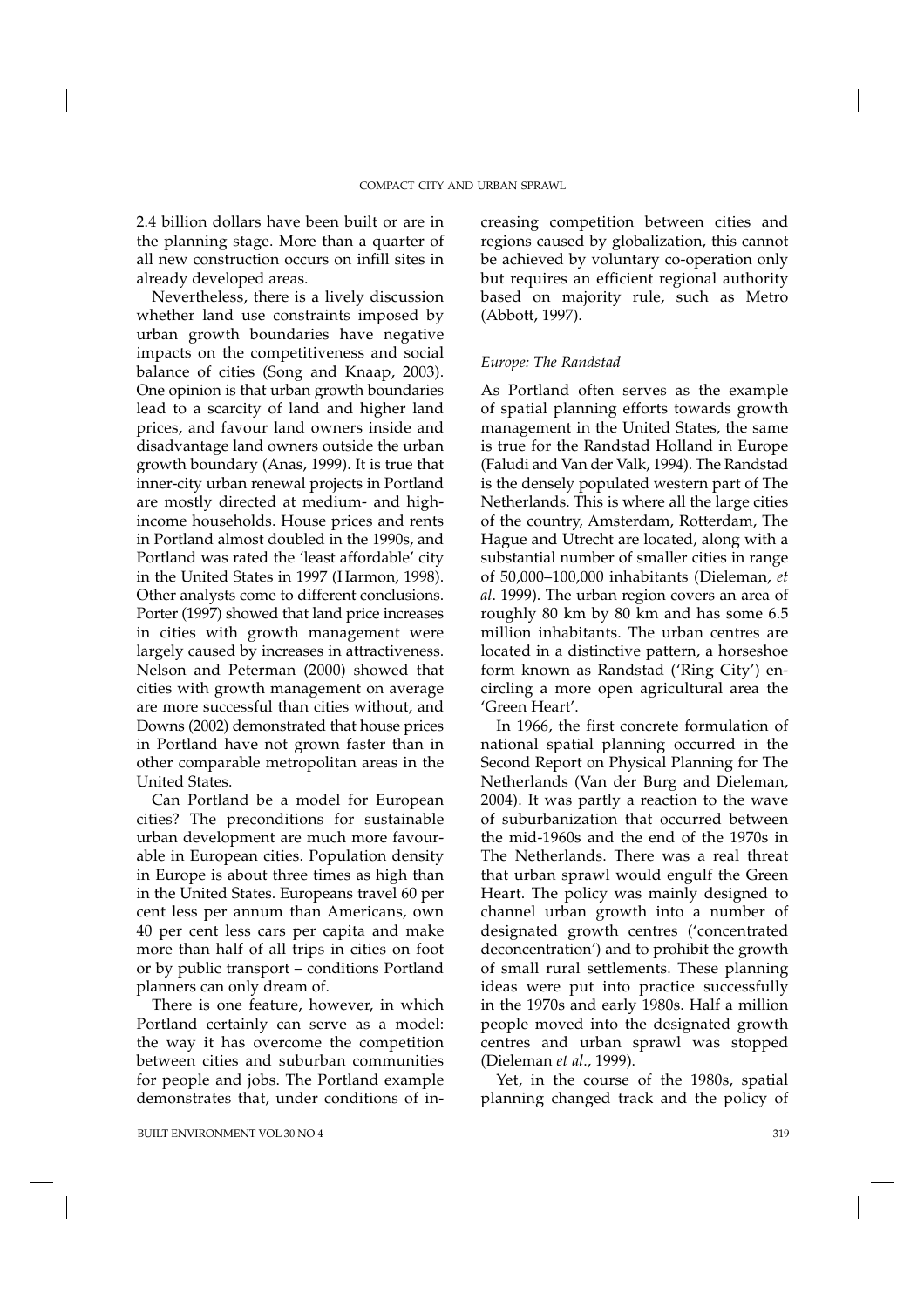concentrated deconcentration was traded in for the 'compact city' policy. This was mainly because of concern about the decay of the old urban centres, which was partly blamed on the development of the satel-lite towns. Under this new policy of the compact city, formulated by the national government in the Fourth Physical Planning Memorandum Extra in 1991, urban growth was guided into (re)development locations within existing cities (brownfield sites) and towards new greenfield sites directly adjacent to the built-up areas of larger cities in the Randstad Holland. This policy is now being implemented and urban growth both in terms of residences and employment is largely occurring on the urban ring of the Randstad where it was supposed to occur under the compact city policy.

Thus the implementation of both the concentrated deconcentration and compact city policies seem to have been successful to a large extent in the Randstad Holland, although this is more true for the location of residences than for employment (Van der Burg and Dieleman, 2004). This is remarkable because administrative fragmentation of urban regions has often been a major stumbling block for the implementation of growth management. And this fragmentation is also true for the Randstad, with the national government, four provinces and more than 150 municipalities having a say in the spatial planning process. Probably three specific circumstances facilitated the implementation of spatial planning policies in The Netherlands. The first is that the national government has acted as the strategic planning authority in close consultation with the lower tiers of government (Faludi and Van der Valk, 1994). The second is the peculiar tax system in the country where only 17 per cent of the revenue of municipalities comes from local taxation and 83 per cent is channelled through the national state (Van der Burg and Dieleman, 2003). This reduces competition between municipalities for urban growth and gives the national government an

instrument to influence local spatial planning policies. And, thirdly, The Netherlands has a very strong regulation by government of the residential development process. Housing policy has consistently been used to support spatial planning objectives. It is doubtful whether these particular circumstances can be easily replicated elsewhere.

Even with the successful implementation of urban growth objectives in terms of where growth should go geographically, the spatial planning practices of the present are now hotly debated in The Netherlands (Hajer and Zonneveld, 2000; Van der Burg and Dieleman, 2004; Schwanen *et al*., 2004). This is mainly because the supposed merits of compact city planning, like creating strong and vibrant central cities, stimulating walking, biking and use of public transit, preserving open agricultural and environment space and guaranteeing decent housing for all households, are only partly forthcoming even with the successful implementation of the spatial growth management objectives. The main merit of the compact city policy seems to be the renewed population growth of the central cities, albeit that it is mainly due to the arrival of international immigrants. The main failure seems to be the permanent housing shortage, which is at least partly caused by spatial planning regulations.

## **5. Conclusions**

The analysis in this article has shown that in the absence of strong planning intervention at the regional and local level like in Portland, Oregon and Randstad Holland, the prospects point in the direction of further urban deconcentration. There are presently more tendencies towards spatial separation of urban functions than spontaneous tendencies for new forms of multifunctional, mixed-use urban settlements, although such developments sometimes do occur as illustrated for the *Transit Oriented Developments* around the stations of the Portland Metro. The tendencies of urban deconcentration are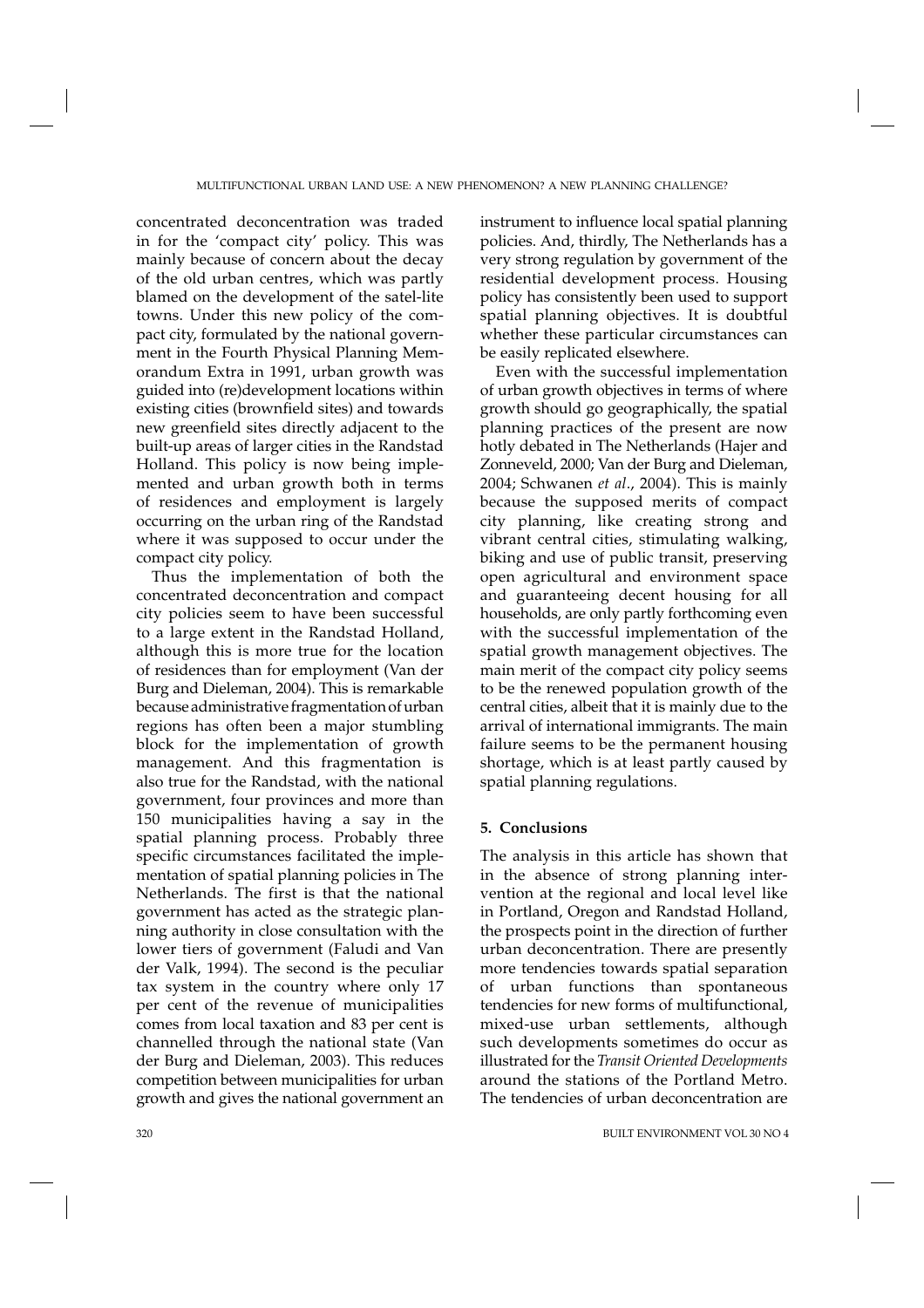not transient phenomena but the consistent outcome of long-range and fundamental changes in economic conditions, modes of production and distribution, household patterns and lifestyles, and transport and communication technology. However, there is also agreement that even if urban sprawl is the result of thousands of voluntary decisions by firms and households, its consequences in terms of declining inner cities, loss of open space, increasing travel distances, energy consumption and greenhouse gas emissions are largely negative seen from economic, social and environmental points of view. Therefore policies which potentially lead to higher urban densities than now, often observed in the urban periphery and related to multifunctional land use patterns in particular around transport nodes, certainly merit attention and experimentation.

The review of available theory and empirical evidence have made it clear that there are no easy solutions. Land use policies to increase urban density or multifunctional land use without accompanying measures to make car travel more expensive or slower have only little effect as people will continue to make long trips to maximize opportunities within their travel cost and travel time budgets. However, these policies are important in the long run as they provide the preconditions for a less car-dependent urban way of life in the future. Both in Portland and Randstad Holland, where urban growth management policies have been pursued for some decades, there are signs that public transit is fairly vibrant and multifunctional land use areas develop scattered across the metropolitan landscape. Transport policies making car travel less attractive (more expensive or slower) are very effective in achieving the goals of reduction of travel distance and share of car travel. However, they depend on a spatial organization that is not too dispersed. Policies such as the 'new urbanism' and 'smart growth' policies in North America and 'compact city' and 'multifunctional urban land use' policies

in Europe, though difficult to implement, have the potential to stem urban sprawl and further growth in car use, as the cases of Portland, Oregon and the Randstad illustrate.

#### **REFERENCES**

- Abbott, C. (1997) The Portland region: where city and suburbs talk to each other- and often agree. *Housing Policy Debate*, **8**, pp. 11–49.
- Alonso, W. (1964) *Location and Land Use.* Cambridge, MA: Harvard University Press.
- Anas, A. (1999) The cost and benefits of fragmented metropolitan governance and the New Regionalist policies. *Planning and Markets*  2 (http://www-pam.usc.edu/volume2/2i1a2 s1.html).
- Berg, L. van den, Drewett, R., Klaassen, L.H., Rossi, A., and Vijverberg, C.H.T. (1982) *Urban Europe: A Study of Growth and Decline*. Oxford: Pergamon Press.
- Boer, M. de (1997) Brief van de Minister van Volkshuisvesting, Ruimtelijke Ordening en Milieubeheer aan de Voorzitter van de vaste Commissie voor Volkshuisvesting Ruimtelijke Ordening en Milieubeheer van de Tweede Kamer der Staten Generaal inzake het verstedelijkingsbeleid. Den Haag: Ministerie van VROM, 1-3, 8-11.
- Breheny, M. (1996), Centrists, decentrists and compromisers: views on the future of urban form, in Jenks, M., Burton, E., and Williams, K. (eds.) *The Compact City. A Sustainable Urban Form?* Oxford: Oxford Brookes University, pp. 13–35.
- Bunting, T., Filion, P., Priston, H. (2002) Density in Canadian metropolitan regions, 1971–1996: differential patterns of central area and suburban growth and change. *Urban Studies*, **39**, pp. 2531–2552.
- Burchell, R., Listokin, D. and Galley, C. (2000) Smart growth: more than a ghost of urban policy past, less than a bold new horizon. *Housing Policy Debate*, **11**(4), pp. 821–879.
- Burg, A. van der and Dieleman, F.M. (2004) Dutch urbanization policies: from 'compact city' to 'urban network'. *Journal of Economic and Social Geography*, **95**(1), pp. 108–116.
- Burgess, E.W. (1925) The growth of the city, in Park, R.E., Burgess, F.W. and MacKenzie, R.D. (eds.) *The City*. Chicago: Chicago University Press, pp. 47–62.

BUILT ENVIRONMENT VOL 30 NO 4 321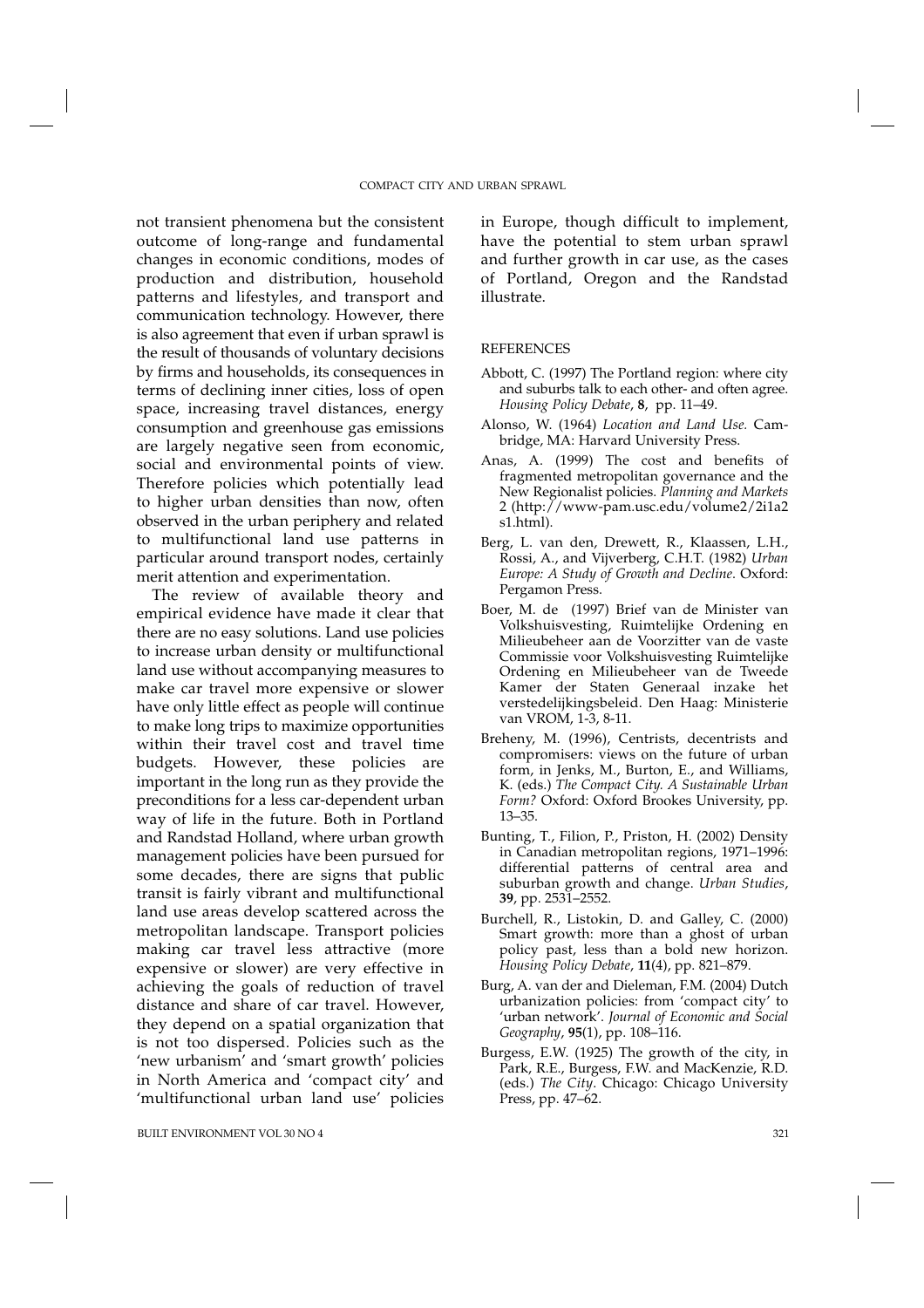MULTIFUNCTIONAL URBAN LAND USE: A NEW PHENOMENON? A NEW PLANNING CHALLENGE?

- Calthorpe, P. (1993) *The Next American Metropolis*. *Ecology, Community and the American Dream*. Princeton: Princeton Architectural Press.
- Calthorpe, P. and Fulton, W. (2001) *The Regional City. Planning for the End of Sprawl*. Washington: Island Press.
- Carruthers, J. I. (2002) The impact of state growth management programmes: a comparative analysis. *Urban Studies*, **39**, pp.1959–1982.
- Castells, M. (1996) *The Rise of the Network Society*. Oxford: Blackwell.
- Counsell, D. (2001) A regional approach to sustainable urban form? *Town & Country Planning,* December, pp. 332–335.
- Dieleman, F. M., Dijst, M. and Spit, T. (1999) Planning the compact city: The Randstad Holland experience. *European Planning Studies*, **7**(5), pp. 605–621.
- Dieleman, F. M., Dijst, M. and Burghouwt, G. (2002) Urban form and travel behaviour: microlevel households attributes and residential context. *Urban Studies*, **39**, pp. 507–527.
- Downs, A. (2002) Have housing prices risen faster in Portland than elsewhere? *Housing Policy Debate*, **13**, pp. 7–31.
- Ewing, R., Pendall, R. and Chen, D. (2002) *Measuring Sprawl and Its Impact: Volume I.* Washington DC: Institute for Transportation & Development Policy.
- Faludi, A. and Valk, A. van der (1994) *Rule and Order; Dutch Planning Doctrine in the Twentieth Century*. Dordrecht: Kluwer.
- Fishman, R. (1987) *Bourgeois Utopias. The Rise and Fall of Suburbia*. New York: Basic Books.
- Galster, G., Hanson, R., Ratcliffe, M., Wolman, H., Coleman, S. and Freihage, J. (2001) Wrestling sprawl to the ground: defining and measuring an exclusive concept. *Housing Policy Debate*, **12**(4), p. 685.
- Garreau, J. (1991) *Edge City: Life on the New Frontier*. New York: Doubleday.
- Gordon, P. and Richardson, H.W. (1997) Are compact cities a desirable planning goal? *Journal of the American Planning Association*, **63**, pp. 95–106.
- Gratz, R.B. and Mintz, N. (1998) *Cities Back from the Edge: New Life for Downtown*. New York: Wiley.
- Hägerstrand, T. (1970) What about people in regional science? *Papers of the Regional Science Association*, **24**, pp. 7–21.
- Hansen, W.G. (1959) How accessibility shapes land use. *Journal of the American Institute of Planners*, **25**, pp. 73–76.
- Harris, C.D. and Ullman, E.L. (1945) The nature of cities. *Annals of the American Academy of Political and Social Sciences*, **242**, pp. 7–17.
- Harmon, T. (1998) Who pays the price for regional planning? How to link growth management with affordable housing. *Planners Network*, **128**, pp. 11–15.
- Hayer, M. and Zonneveld, W. (2000), Spatial planning in the network society – rethinking the principles of planning in The Netherlands. *European Planning Studies*, **8**(3), pp. 337–355.
- Hoyt, H. (1939) *Structure and Growth of Residential Neighborhoods in American Cities*. Washington, DC: Federal Housing Administration.
- Jacobs, A.J. (2003) Embedded autonomy and uneven metropolitan development: a comparison of the Detroit and Nagoya auto regions, 1969–2000. *Urban Studies*, **40**, pp. 335–360.
- Jenks, M., Burton, E. and Williams, K. (1996) *The Compact City. A Sustainable Urban Form?* Oxford: Oxford Brookes University Press.
- Kenworthy, J.R., Laube, F.B. with Newman, P.W.G., Barter, P.A., Raad, T., Poboom, C. and Guia, B. (1999) *An International Sourcebook of Automobile Dependence in Cities 1960–1990*. Boulder, CO: University Press of Colorado.
- Knaap, G. (2002) *Talking Smart in the United States*. Gouda: International Meeting on Multiple Intensive Land Use, Habiform.
- Lowry, I.S. (1964) *A Model of Metropolis*. RM-4035- RC. Santa Monica, CA: Rand Corporation.
- Nelson, A.C., Peterman, D.R. (2000) Does growth management matter? The effect of growth management on economic performance. *Journal of Planning Education and Research*, **19**, pp. 277– 285.
- Newman, P. and Kenworthy, J. (1998) *Sustainability and Cities: Overcoming Automobile Dependence.* Washington, DC: Island Press.
- Newman, P. and Thornley, A. (1996) *Urban Plan-ning in Europe. International Competition National Systems and Planning Projects.* London: Routledge
- O'Toole, R. (2000) The vanishing automobile and other myths: how smart growth will harm american cities. *APA Journal*, **68**, pp. 322–323.
- Park, R.E. (1936) Human ecology. *The American Journal of Ecology*, **42**, pp. 1–15.
- Park, R.E., Burgess, F.W. and MacKenzie, R.D. (1925) *The City*. Chicago: Chicago University Press.
- Porter, D. (1997) *Managing Growth in American Communities*. Washington, DC: Island Press.

322 BUILT ENVIRONMENT VOL 30 NO 4